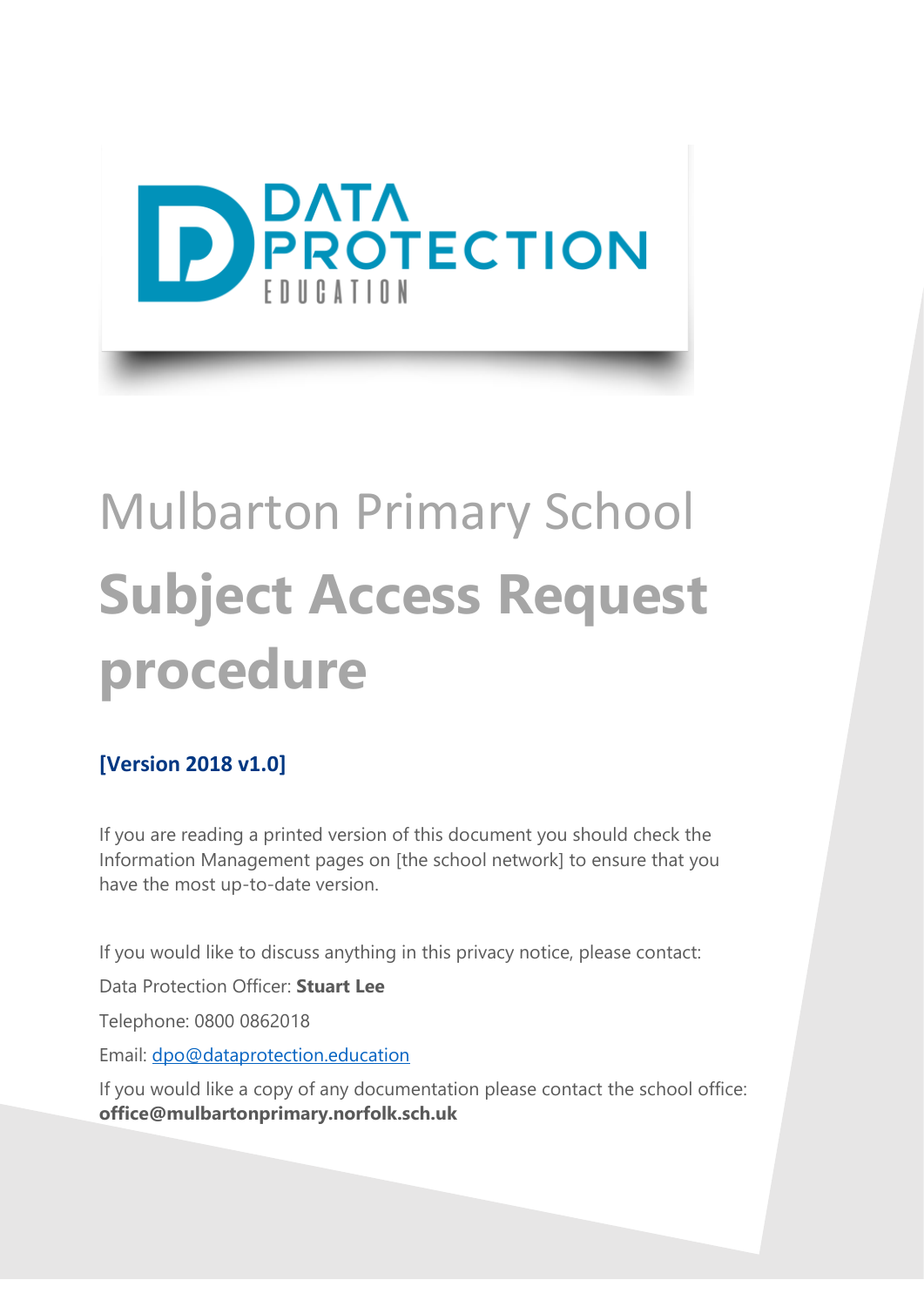

**Subject Access Request**

#### *Document version control*

| Version | Author   | Date     | Approved by | <b>Effective from</b> |
|---------|----------|----------|-------------|-----------------------|
| 1.1     | DPE - JK | 1/5/2018 |             |                       |
|         |          |          |             |                       |
|         |          |          |             |                       |
|         |          |          |             |                       |
|         |          |          |             |                       |
|         |          |          |             |                       |
|         |          |          |             |                       |
|         |          |          |             |                       |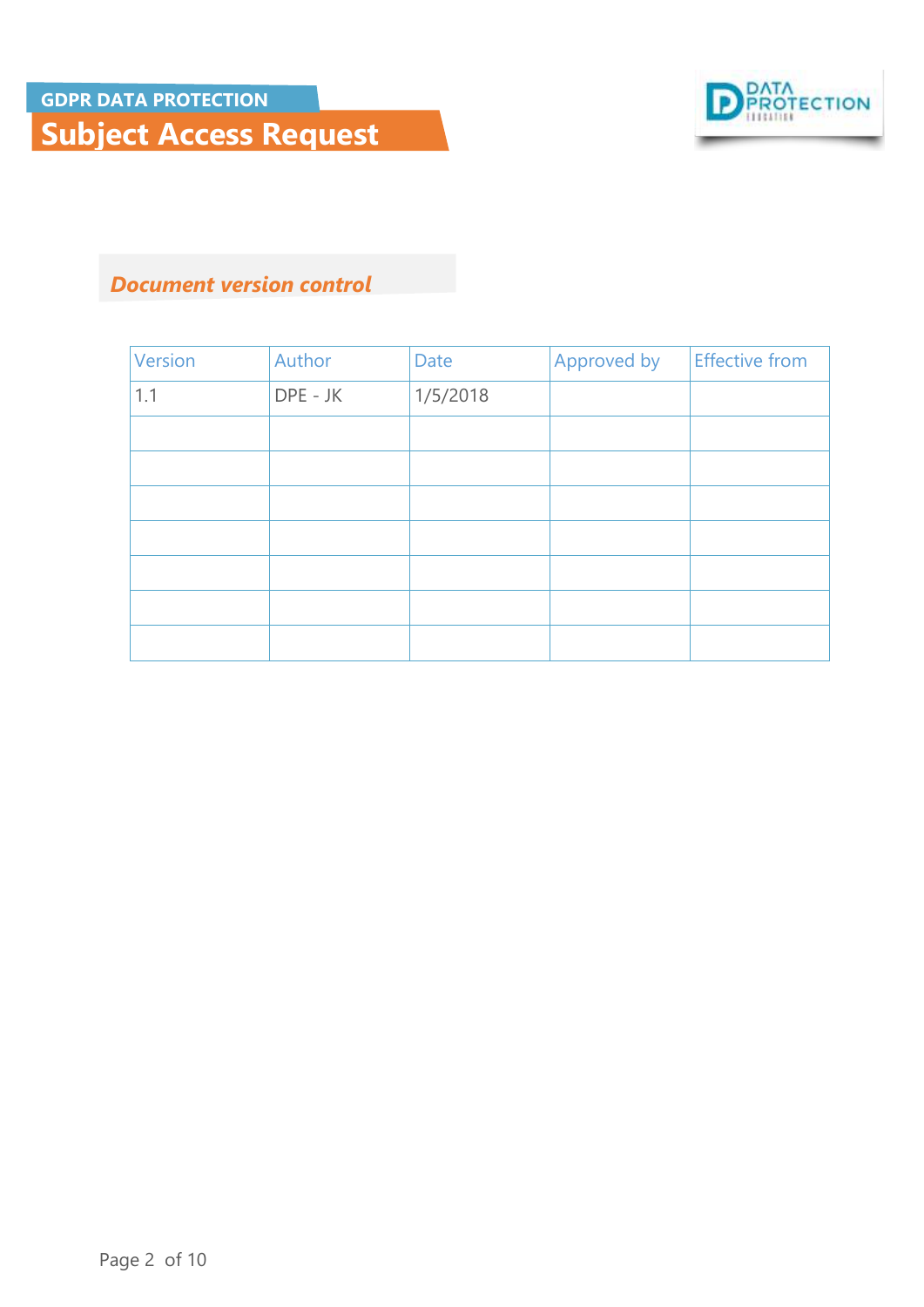

#### **Contents**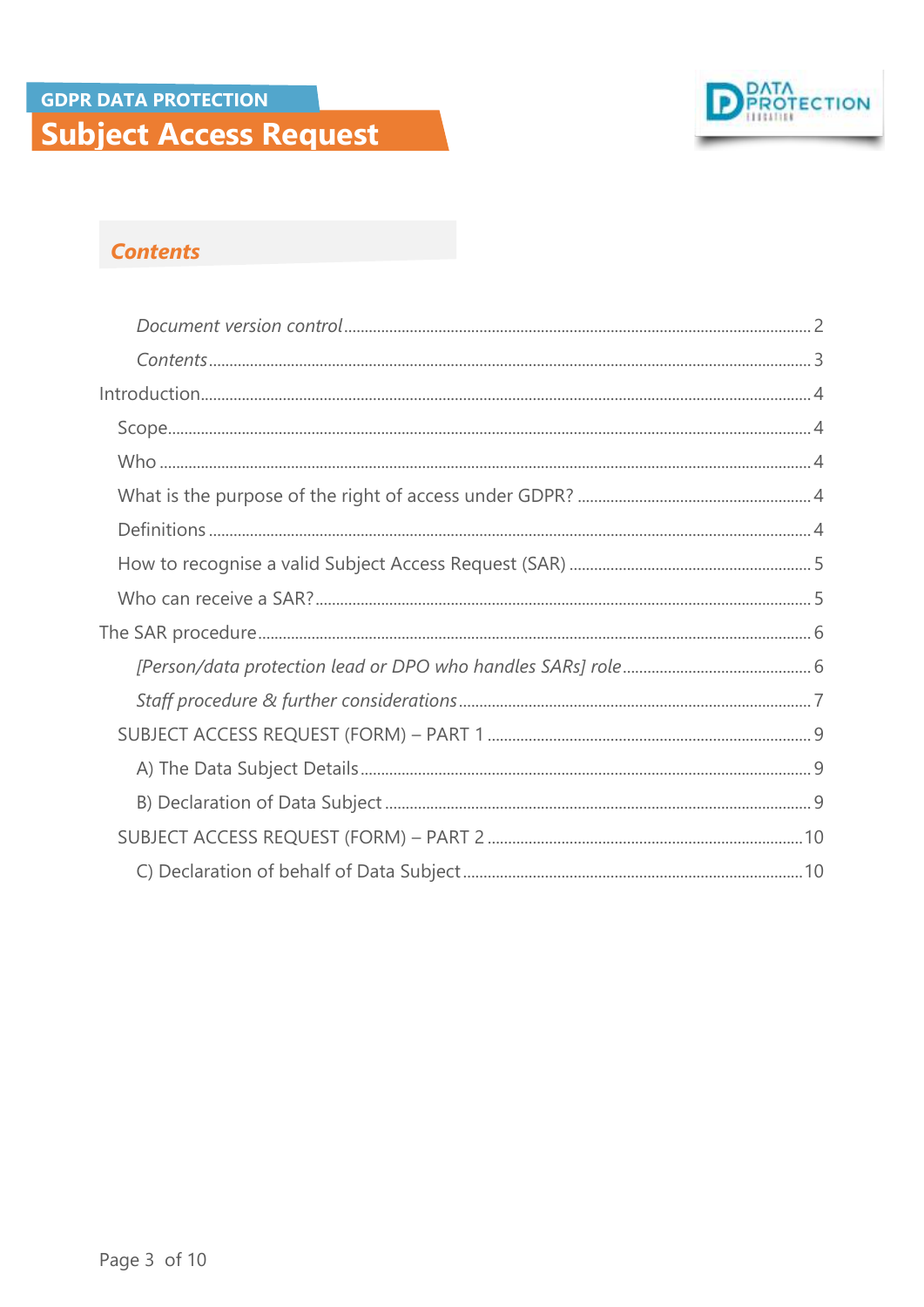

## <span id="page-3-0"></span>**Introduction**

### <span id="page-3-1"></span>**Scope**

This procedure applies to all personal data processed by Mulbarton Primary School excluding personal data that is asked for as a matter of routine by data subjects.

Data subjects are entitled to exercise their right of access under the General Data Protection Regulation (GDPR) to any personal data about themselves and, if the request is valid, be provided with the requested information in an easy to access format, free of charge, within one month of the request.

## <span id="page-3-2"></span>**Who**

This procedure is applicable for all staff and managers:

- All staff are responsible for ensuring that any request for information they receive is dealt with in line with the requirements of the GDPR by following this procedure.
- All staff have a responsibility to recognise a request for information and ensure it is passed to the responsible member of staff and/or the Data Protection Officer within two working days.

## <span id="page-3-3"></span>**What is the purpose of the right of access under GDPR?**

The GDPR gives the reason for allowing individuals to access their personal data is so that they are aware of and can verify the lawfulness of the processing (Recital 63).

## <span id="page-3-4"></span>**Definitions**

 **Personal data** means any information relating to an identified or identifiable natural person ('data subject'); an identifiable natural person is a person who can be identified, directly or indirectly, in particular by reference to an identifier such as a name, an identification number, location data, an online identifier or by one or more factors specific to the physical, physiological, genetic, mental, economic, cultural or social identity of that natural person;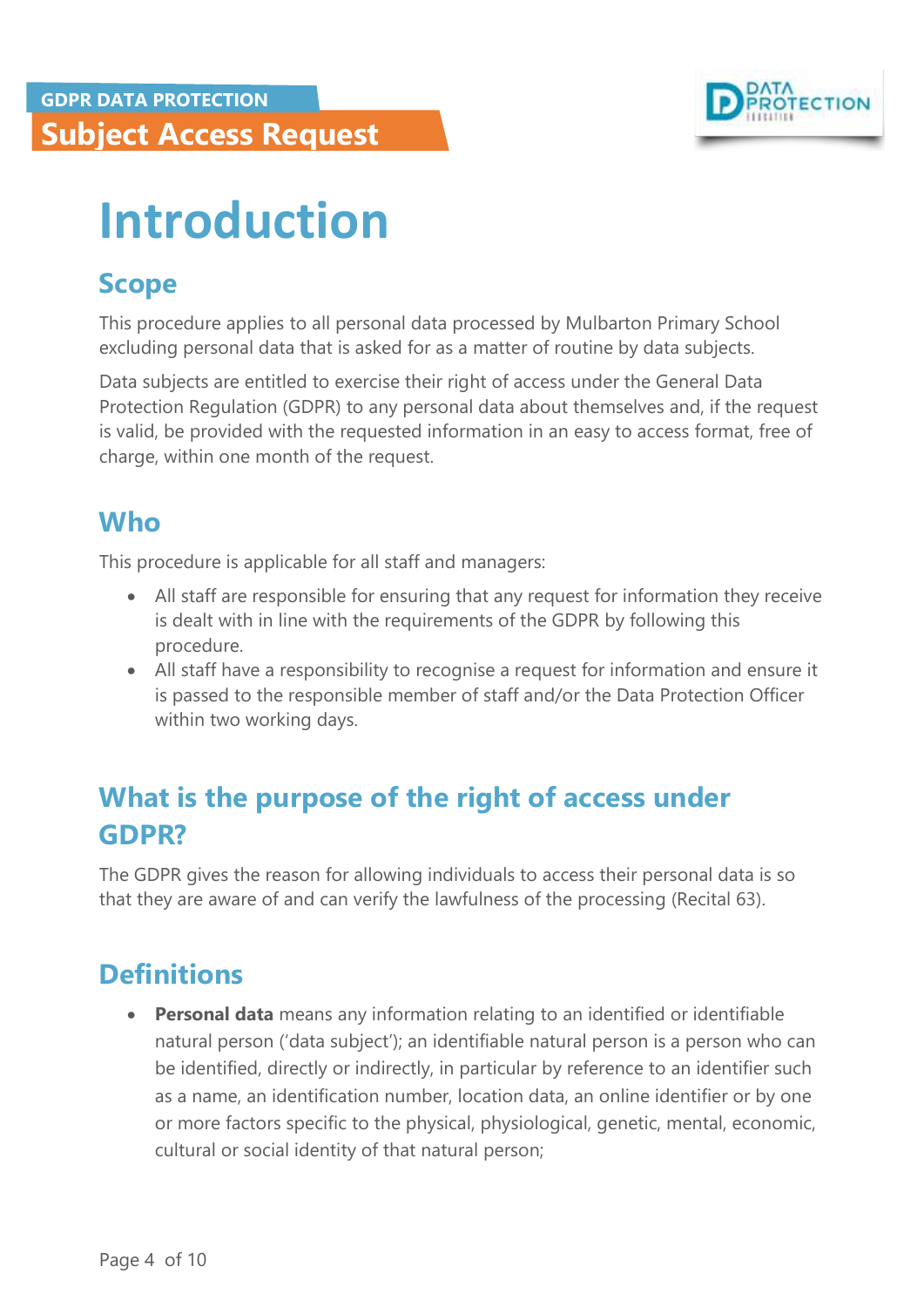

- **Data subject rights** this refers to the rights that the GDPR gives to data subjects in relation to their personal or sensitive data including:
	- o The right to be informed on what data is processed/shared, how and why
	- o The right of access (i.e. subject access requests)
	- o The right to rectification, correcting errors;
	- o The right to erasure (i.e. the right to be forgotten);
	- o The right to restrict processing;
	- o The right to data portability;
	- o The right to object;
	- o Rights in relation to automated decision making and profiling using personal data.
- **Subject access request (SAR)** a request made by a data subject for information about, and access to, personal data about themselves that The Organisation is processing, including:
	- o a description of the personal data;
	- o where/how it is being processed;
	- o the purposes for which it is being processed;
	- o details of who is allowed to see the personal data;
	- o how long it will be kept.

#### <span id="page-4-0"></span>**How to recognise a valid Subject Access Request (SAR)**

Valid SARs should be sent in writing, including by letter, fax or by electronic means for example: by e-mail, a website form, texts, Facebook or Twitter.

They include all requests for personal data, whether or not the data subject has referred to data protection or SAR and including requests which refer to FOI instead.

Verbal requests are not considered valid, but good practice suggests staff members receiving such requests, should offer the individual information about how to make a valid request. (See the SAR FORM in the appendix.)

#### <span id="page-4-1"></span>**Who can receive a SAR?**

A SAR can be given to any member of staff, contracted, permanent or otherwise.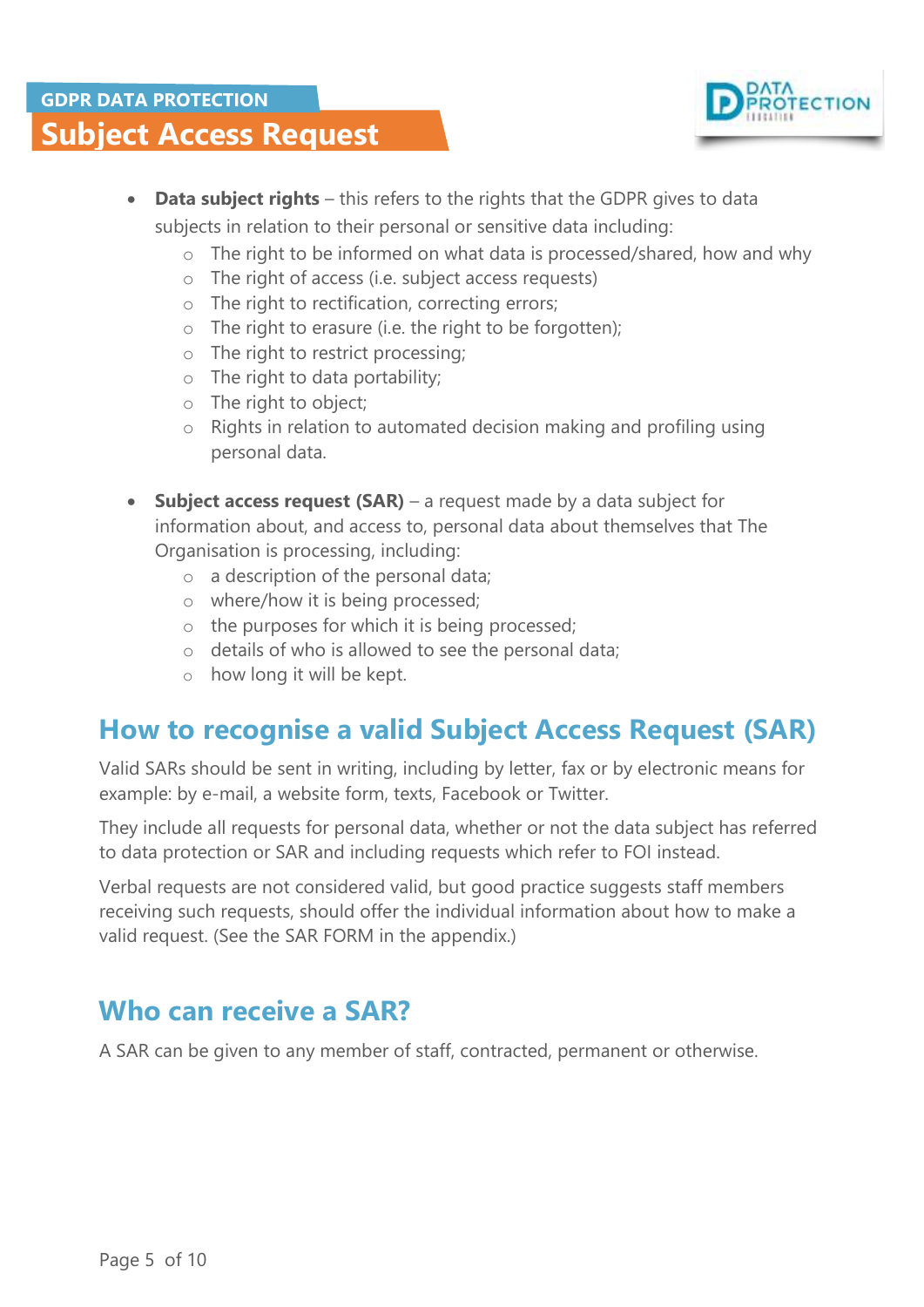

## **Subject Access Request**

## <span id="page-5-0"></span>**The SAR procedure**

The objective of the procedure is to make sure that the request is properly received and documented, that the nominated Data Protection person can respond to the request in a correct and timely manner.

#### *General staff role:*

- **1. Request is received** from a Data Subject.
- **2. Log** the request and inform the relevant people:
	- 2.1. Record the request in the Subject Access Request log;
	- 2.2. Notify the responsible member of staff (the Data Protection Lead or Headteacher) and the Data Protection Officer;
	- 2.3. Do this without delay, and within **two working days** of receipt of the request.

#### <span id="page-5-1"></span>*[Person/data protection lead or DPO who handles SARs] role*

- **3.** The responsible member of staff for dealing with SARs [Data Protection Lead or DPO] **qualifies request and confirms** identity of the data subject making the request.
- **4.** If the identity/request is qualified, **evaluate the request** and compile the information:
	- 4.1. The time available under GDPR is **one month** to provide the information **free of charge**, unless a request is manifestly unfounded or excessive/repetitive.
- **5.** *IF* requests are manifestly unfounded or excessive, in particular because they are repetitive, the DPO can decide to:
	- 5.1. extend the time by a further two months (but still notifying the data subject within one month);
	- 5.2. charge a reasonable fee for administrative costs of providing the information; or
	- 5.3. refuse to respond.
- **6. Compile** and **send** the requested data. If the request was made electronically (digitally), you should provide the information in a commonly used electronic format.
- **7. Close** the request in Subject Access Request Log.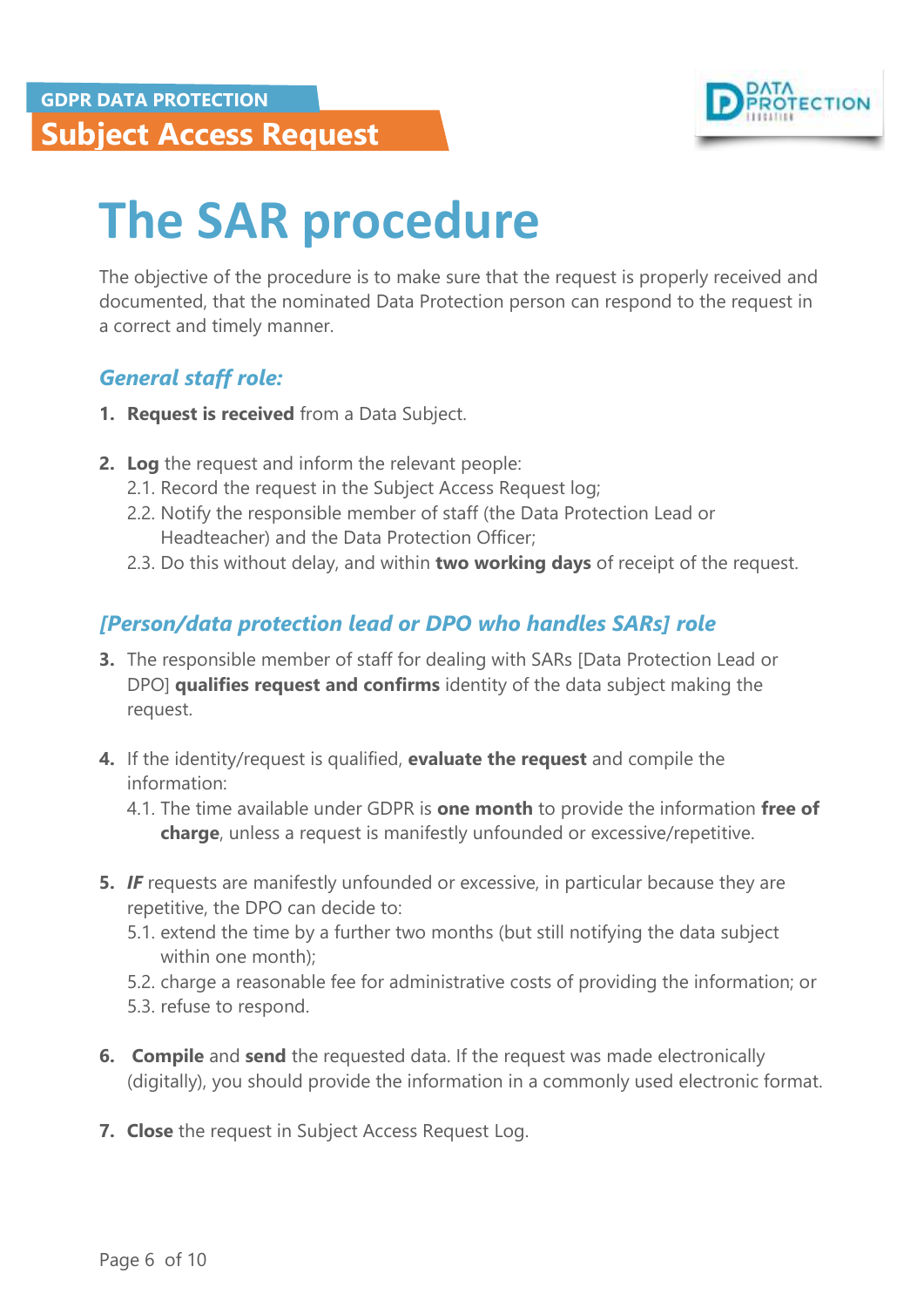

**Subject Access Request**

#### <span id="page-6-0"></span>*Staff procedure & further considerations*

| What must I do?                                                                                                                                                                                                                                                                                                                                                                    | Why?                                                                                                                                                                                                                                                                                                                                                       | How?                                                                                                                                                                                                                                                                                                                                                                                                                                                                                                                                                                                                                                                                                                                  |  |
|------------------------------------------------------------------------------------------------------------------------------------------------------------------------------------------------------------------------------------------------------------------------------------------------------------------------------------------------------------------------------------|------------------------------------------------------------------------------------------------------------------------------------------------------------------------------------------------------------------------------------------------------------------------------------------------------------------------------------------------------------|-----------------------------------------------------------------------------------------------------------------------------------------------------------------------------------------------------------------------------------------------------------------------------------------------------------------------------------------------------------------------------------------------------------------------------------------------------------------------------------------------------------------------------------------------------------------------------------------------------------------------------------------------------------------------------------------------------------------------|--|
| Be clear about the nature of the<br>request and identify what<br>information is being requested.                                                                                                                                                                                                                                                                                   | Being clear about the nature of<br>the request will enable you to<br>decide whether the request<br>needs to be dealt with in<br>accordance with statutory<br>requirements, who needs to deal<br>with the request, and/or<br>whether this is business as usual<br>(BAU). If needed ask the<br>submitter of the request for<br>clarity.                      | Review the request and<br>identify:<br>If the request is for the personal<br>information of the requester or<br>made by an individual on behalf<br>of another person (e.g. on behalf<br>of a child or an adult lacking<br>capacity) $-$ this is a subject<br>access request;<br>If the request is for non-<br>personal information - this may<br>be dealt with as BAU or formally<br>under the Freedom of<br>Information Act 2000 (the FOIA)<br>or the Environmental<br>Information Regulations 2004<br>(the EIR).<br>NB: The request can be received<br>in a range of different formats<br>e.g. letter, email, a completed<br>form, or can be made via social<br>media (e.g. a Facebook page or<br>Twitter account). |  |
| If the request is a SAR the<br>request must be forwarded to<br>the responsible member of staff<br>(usually the Headteacher) and<br>the Data Protection Officer<br>within two working days of<br>receipt of the request.                                                                                                                                                            | The GDPR stipulates that SARs<br>must be completed within one<br>month of the request - but in<br>reality, as soon as possible.                                                                                                                                                                                                                            | Log the SAR in the subject<br>access request log and inform all<br>appropriate staff required to<br>deal with the request.                                                                                                                                                                                                                                                                                                                                                                                                                                                                                                                                                                                            |  |
| If the information requested is<br>for non-personal information i.e.<br>is organisational or statistical<br>information, this will fall under<br>the FOIA or EIR, or BAU and will<br>be dealt with, as follows:<br>All non-routine FOIA or EIR<br>requests must be forwarded to<br>the responsible member of staff<br>(usually the Headteacher) and<br>the Data Protection Officer | The FOIA and EIR stipulates that<br>requests must be completed<br>within 20 working days of the<br>request - therefore the more<br>swiftly request are being dealt<br>with, the more likely The<br>Organisation will meet its<br>statutory deadlines.<br>BAU requests need to be dealt<br>with by an individual in that<br>particular service area who can | If the request is for non-<br>routine/FOIA/EIR information,<br>contact the responsible member<br>of staff (usually the<br>Headteacher) and the Data<br>Protection Officer.                                                                                                                                                                                                                                                                                                                                                                                                                                                                                                                                            |  |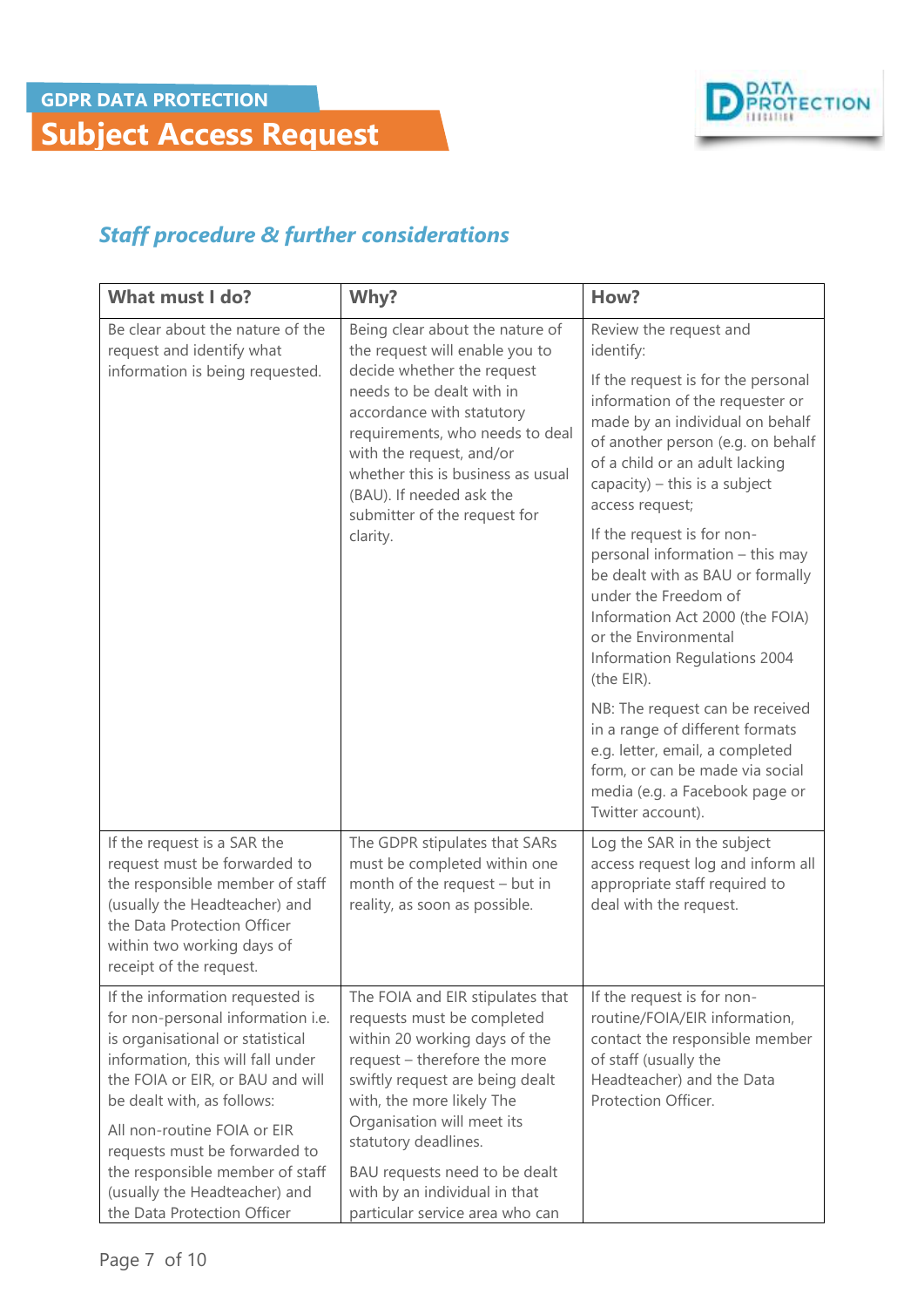#### **GDPR DATA PROTECTION**

## **Subject Access Request**



| What must I do?                                                                                                                                                                                                                                                                                                      | Why?                                                                                                         | How?                                                                                                                                           |  |
|----------------------------------------------------------------------------------------------------------------------------------------------------------------------------------------------------------------------------------------------------------------------------------------------------------------------|--------------------------------------------------------------------------------------------------------------|------------------------------------------------------------------------------------------------------------------------------------------------|--|
| within two working days of<br>receipt of the request.                                                                                                                                                                                                                                                                | identify and locate the<br>information requested and<br>provide a response within a<br>reasonable timeframe. |                                                                                                                                                |  |
| If the information requested is<br>for the personal information of<br>an individual for use in a<br>criminal investigation by the<br>police, or any other agency<br>investigating criminal offences,<br>this will fall under either the<br>regulatory Investigative Powers<br>Act 2000 (RIPA) or Data<br>Protection. | It is in the public interest that<br>requests are identified and dealt<br>with as quickly as possible.       | Scan and email the request to<br>the responsible member of staff<br>(usually the Headteacher) and<br>the Data Protection Officer as<br>needed. |  |
| The request can be for either<br>hard copy or any type of<br>electronic information including<br>email traffic ie the time and<br>information that an email is sent.                                                                                                                                                 |                                                                                                              |                                                                                                                                                |  |
| The request must be forwarded<br>to the responsible member of<br>staff (usually the Headteacher)<br>and the Data Protection Officer<br>within two days.                                                                                                                                                              |                                                                                                              |                                                                                                                                                |  |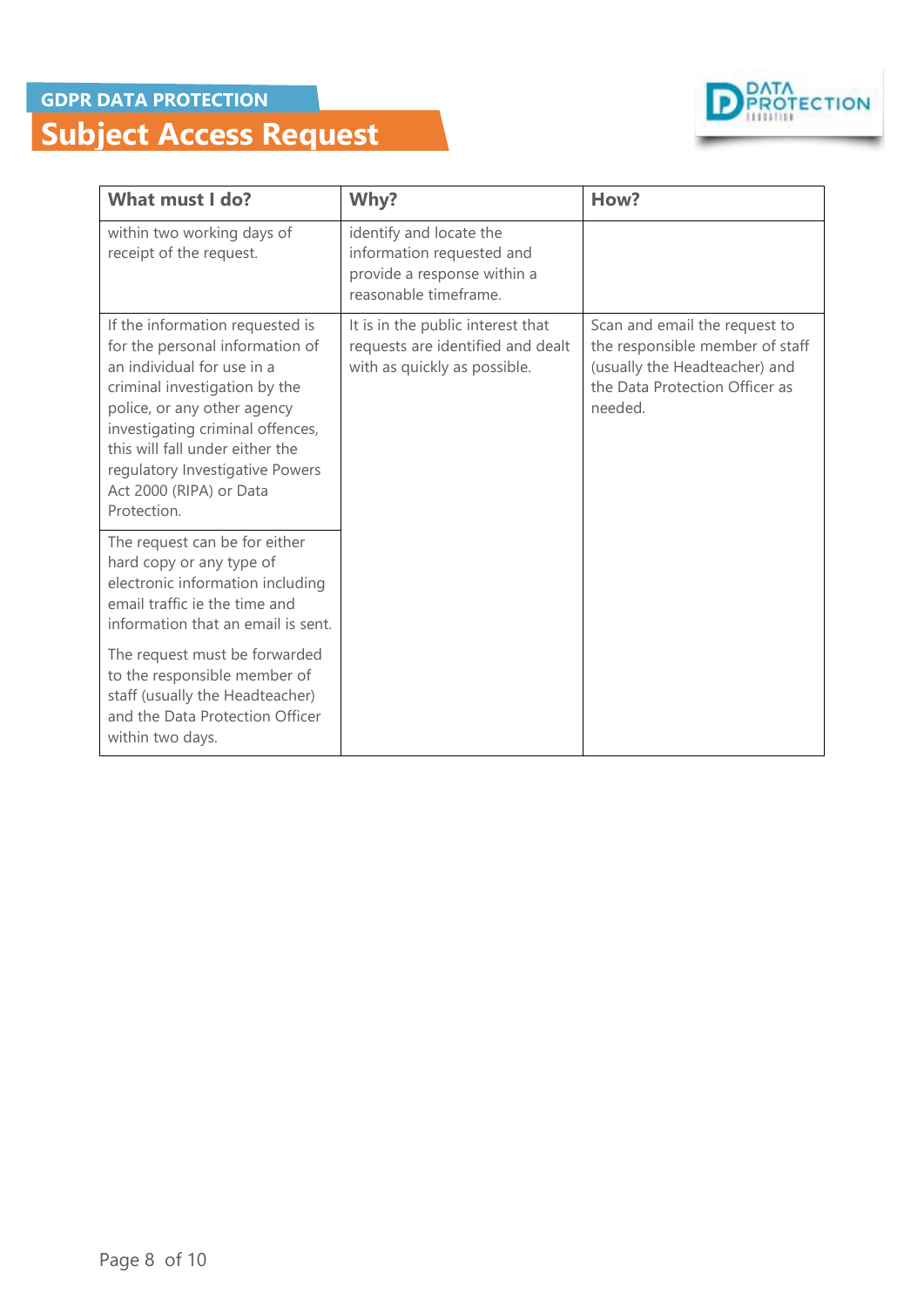

## **SAR – REQUEST FORM**

## <span id="page-8-0"></span>**SUBJECT ACCESS REQUEST (FORM) – PART 1**

By completing this form, you are making a subject access request under the General Data Protection Regulation (GDPR) for personal information held about you by the Organisation that you are eligible to receive. Please complete this form and return it *to* office@mulbartonprimary.norfolk.sch.uk

#### <span id="page-8-1"></span>**A) The Data Subject Details**

| Title                                                                                |  |
|--------------------------------------------------------------------------------------|--|
| Surname                                                                              |  |
| First Name(s)                                                                        |  |
| <b>Current Address</b>                                                               |  |
| Telephone (Home)                                                                     |  |
| Telephone (Work)                                                                     |  |
| Telephone (Mobile)                                                                   |  |
| Email address                                                                        |  |
| Date of birth                                                                        |  |
| Details of identification<br>provided to confirm name of<br>data subject in question |  |
| Details of data requested:                                                           |  |
| [Example: Emails between "A"<br>and "B" from 1 May 2017 to 6<br>September 2017.]     |  |

#### <span id="page-8-2"></span>**B) Declaration of Data Subject**

By signing below, you indicate that you are the individual named above. The organisation cannot accept requests regarding your personal data from anyone else including family members – see Part 2. We may need to contact you for further identifying information before responding to your request. You warrant that you are the individual named and will fully indemnify us for all losses and expenses if you are not.

Signature: ………………………………………………… Date: …………………………………………………